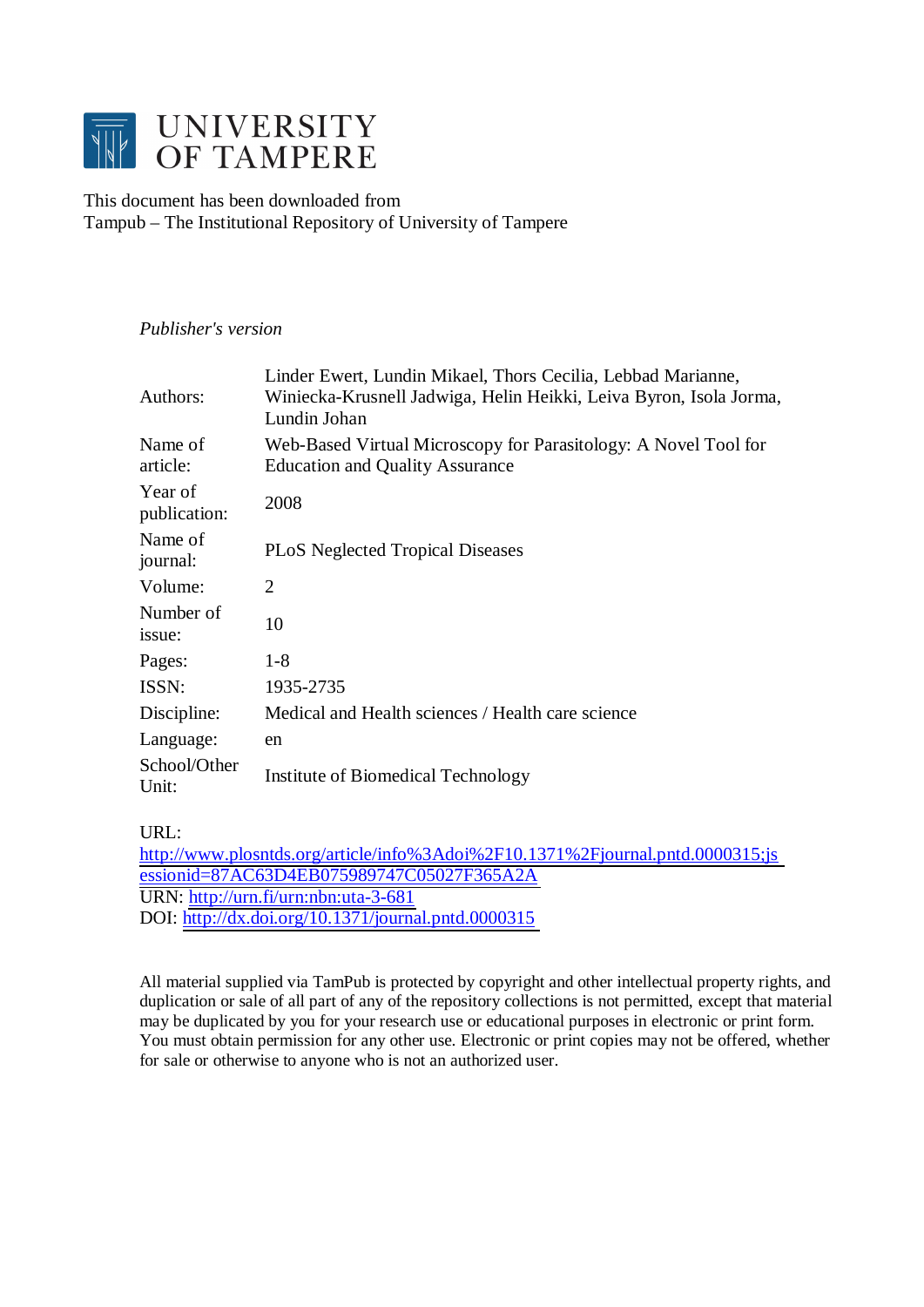# Web-Based Virtual Microscopy for Parasitology: A Novel Tool for Education and Quality Assurance

# Ewert Linder<sup>1,2</sup>\*, Mikael Lundin<sup>3</sup>, Cecilia Thors<sup>1,2</sup>, Marianne Lebbad<sup>1</sup>, Jadwiga Winiecka-Krusnell<sup>1</sup>, Heikki Helin<sup>4</sup>, Byron Leiva<sup>5</sup>, Jorma Isola<sup>6</sup>, Johan Lundin<sup>3</sup>

1 Swedish Institute for Infectious Disease Control (SMI), Solna, Sweden, 2 Department of Microbiology, Tumor and Cellbiology (MTC), Stockholm, Sweden, 3 Biomedical Informatics Research Group, Folkhälsan Research Center and Institute of Clinical Medicine, University of Helsinki, HUCH Clinical Research Institute, Helsinki, Finland, 4 Division of Pathology, HUSLAB, Helsinki University Central Hospital, Helsinki, Finland, 5 Department of Microbiology, National University of Léon (UNAN), Léon, Nicaragua, 6 Institute of Medical Technology, University of Tampere, Tampere, Finland

# Abstract

Background: The basis for correctly assessing the burden of parasitic infections and the effects of interventions relies on a somewhat shaky foundation as long as we do not know how reliable the reported laboratory findings are. Thus virtual microscopy, successfully introduced as a histopathology tool, has been adapted for medical parasitology.

Methodology/Principal Findings: Specimens containing parasites in tissues, stools, and blood have been digitized and made accessible as a ''webmicroscope for parasitology'' (WMP) on the Internet (http://www.webmicroscope.net/parasitology).These digitized specimens can be viewed (''navigated'' both in the x-axis and the y-axis) at the desired magnification by an unrestricted number of individuals simultaneously. For virtual microscopy of specimens containing stool parasites, it was necessary to develop the technique further in order to enable navigation in the z plane (i.e., ''focusing''). Specimens were therefore scanned and photographed in two or more focal planes. The resulting digitized specimens consist of stacks of laterally ''stiched'' individual images covering the entire area of the sample photographed at high magnification. The digitized image information ( $\sim$ 10 GB uncompressed data per specimen) is accessible at data transfer speeds from 2 to 10 Mb/s via a network of five image servers located in different parts of Europe. Image streaming and rapid data transfer to an ordinary personal computer makes web-based virtual microscopy similar to conventional microscopy.

Conclusion/Significance: The potential of this novel technique in the field of medical parasitology to share identical parasitological specimens means that we can provide a ''gold standard'', which can overcome several problems encountered in quality control of diagnostic parasitology. Thus, the WMP may have an impact on the reliability of data, which constitute the basis for our understanding of the vast problem of neglected tropical diseases. The WMP can be used also in the absence of a fast Internet communication. An ordinary PC, or even a laptop, may function as a local image server, e.g., in health centers in tropical endemic areas.

Citation: Linder E, Lundin M, Thors C, Lebbad M, Winiecka-Krusnell J, et al. (2008) Web-Based Virtual Microscopy for Parasitology: A Novel Tool for Education and Quality Assurance. PLoS Negl Trop Dis 2(10): e315. doi:10.1371/journal.pntd.0000315

Editor: Juerg Utzinger, Swiss Tropical Institute, Switzerland

Received February 5, 2008; Accepted September 12, 2008; Published October 22, 2008

Copyright: @ 2008 Linder et al. This is an open-access article distributed under the terms of the Creative Commons Attribution License, which permits unrestricted use, distribution, and reproduction in any medium, provided the original author and source are credited.

Funding: This study was supported in part by the Swedish agency for research co-operation with developing countries Sida/SAREC, the Instrumentarium Research Foundation and Finska Läkaresällskapet r.f. The need for establishing a basis for education and quality assessment in parasitological diagnostics became an important issue within the collaborative research and development project between the Swedish Institute for Infectious Disease Control (SMI) and the Free University of Léon, Nicaragua (UNAN). The funders had no role in study design, data collection and analysis, decision to publish, or preparation of the manuscript.

Competing Interests: The authors have declared that no competing interests exist.

\* E-mail: ewert.linder@smi.ki.se

## Introduction

The Internet has made possible high standard educational undertakings with microscopy images also in the field of diagnostic medical parasitology (for an example, see: www.parasite-diagnosis. ch). However, the limitation until now has been that presentation of selected illustrations cannot replace working with a real microscope. The success of web-based virtual microscopy for histopatology [1] (www.webmicroscope.net) at the outset prompted us to demonstrate the histopathology of ''the schistosomeinfected mouse'' which is presented in the beginning of this study. It soon became evident that some serious obstacles associated with education and quality control in medical parasitology can be solved using web-based microscopy, the main topic of this study.

Diagnostic parasitology, essentially being equivalent to microscopical examination of stool and blood samples, is performed globally at the basic level of the health care-system. Despite the recent introduction of polymerase chain reaction (PCR)-based methods, which make possible parasite identification also in cases of morphological identity, the methodology has changed little during the 150 years elapsed since it was described by Davaine [2,3]. Fresh stool samples are studied under the microscope either as such or after the addition of Lugols solution to increase the sensitivity—and specificity—of the method. Additional concentration and staining procedures can be employed, but such procedures are usually performed at the next level, in parasitological laboratories associated with hospitals or microbiology departments of universities.

PLOS NEGLECTED<br>PLOS TROPICAL DISEASES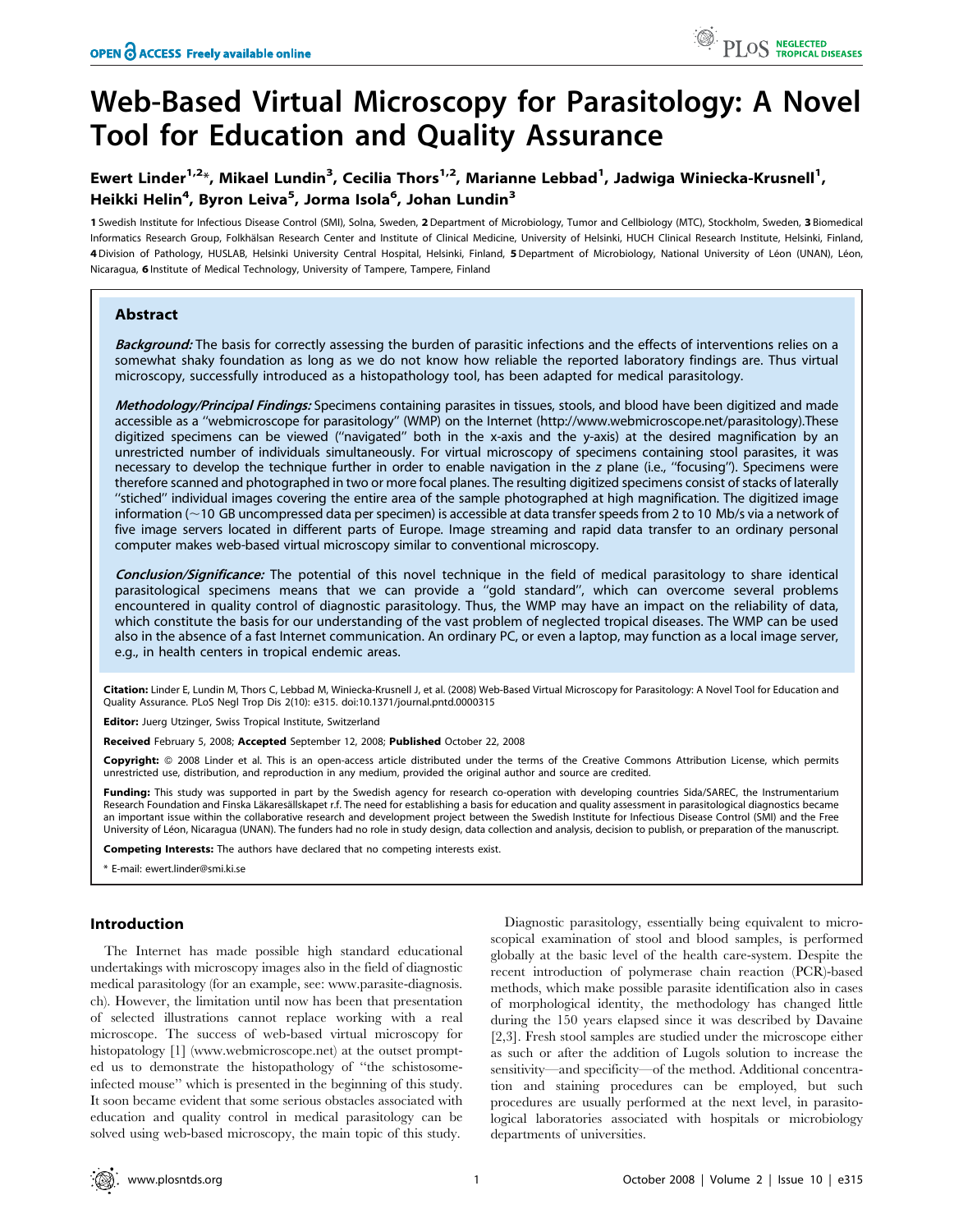#### Author Summary

Here, we describe a novel tool to observe parasites by virtual microscopy on the Internet. Microscopy-based identification of parasites is the basis for both diagnostics and epidemiological assessment of parasite burden globally. Yet, quality assessment of diagnostic parasitology laboratories is difficult, as delivering identical educational specimens has been impossible. In this study, a series of parasite specimens on ordinary glass slides were digitized using a recently developed microscope scanner technique. Up to 50,000 images captured at high magnification are digitally stitched together to form a representation of the entire glass slide. These ''virtual slides'' digitized at a thousand-fold magnification can hold more than 60 gigabytes of data. Handling such large amounts of data was made possible because of efficient compression techniques and a viewing system adopted from the geospatial imaging industry. Viewing the samples on the Internet very much resembles, for example, the use of Google Maps, and puts only modest requirements on the viewer's computer. In addition, we captured image stacks at different focal planes, and developed a web-based viewing system for three-dimensional navigation in the specimens. This novel technique is especially valuable for detailed visualization of large objects such as helminth eggs in stool specimens.

Whereas routine diagnostic methods in microbiology usually depend largely on cultivation under a variety of defined conditions under which microbial growth is quantified, diagnostic parasitology is equivalent to visual identification of parasites and/or parasite-derived materials. Thus, the quality of medical parasitology at the basic level relies heavily on the individual microscopist. Several good atlases describing medically important parasites have been published. The Training Manual on Diagnosis of Intestinal Parasites based on the World Health Organization (WHO) Bench Aids for the Diagnosis of Intestinal Parasites [4] has had a fundamental impact by providing a reference for the morphological identification of human parasites. Also ambitious external quality assessment programs have had a definitive effect, as shown by United Kingdom National External Quality Assessment Scheme (UKNEQAS) with a reported scheme of eight distributions a year to 285 participants [5]. However, several problems like differentiating between parasites and non-parasite material are difficult to solve. Thus, there is a need for developing quality assessment and education in parasitological diagnostics both in endemic and in non-endemic areas, based on defined samples containing helminth eggs and protozoa as well as ''parasite-like'' material, which may give false positive results. Besides distribution problems and challenges related to limited supply and costs involved, variation seriously restricts the widespread use of current quality assurance programs. Sample variation may depend on transportation and handling but the major problem is uneven distribution of parasites in the samples even if obtained from the same single source. To obtain defined and identical samples for large-scale distribution to several parasitology laboratories appears to be an unrealistic goal.

In the present report, by developing the Web Microscope for Parasitology (WMP), we have explored the potential of virtual microscopy to reach that goal. To identify parasites in suspensions it was necessary to develop a technique that facilitates navigation in the z-plane for ''focusing''. In order to evaluate the potential of virtual microscopy to provide reference material for immunofluorescence (IF) microscopy, slides showing the staining patterns of specific antischistosome antibodies were also included. This was primarily motivated by the variation in published illustrations of the diagnostic schistosome gut reactive immune response seen in early infection [6].

# Materials and Methods

#### Parasitological specimens

Paraffin sections of tissues from a Schistosoma mansoni-infected mouse [6] were stained with hematoxylin and eosin using standard protocols. Stool samples fixed in Sodium Acetate Acetic Acid Formalin (SAF) fixative, Giemsa-stained thick and thin blood films containing malaria parasites and a smear of a leishmaniasis skin lesion were from specimens sent for microscopical examination to the parasitology laboratory at the Swedish Institute for Infectious Disease Control (SMI; Stockholm, Sweden) and the Microbiology Department of the National University of Léon (UNAN; Léon, Nicaragua). Lugols iodine solution was used to enhance the microscopical features of protozoan cysts. Microscope slides were mounted under a cover slip for photography. For slides containing pools of several different stool parasites glycerol-gelatin was used as water-soluble mounting medium as described for insect specimens e.g. by Christie (www.psych.ubc.ca/~bchristie/Techniques/PVA. htm) or Schauff (www.ars.usda.gov/SP2UserFiles/ad\_hoc/ 12754100CollectingandPreservingInsectsandMites/collpres.pdf ).

For IF microscopy, we used sera from patients suffering from recent or chronic schistosomiasis and shown to exhibit typical serum antibody reactivity with the parasite. Frozen sections of S. mansoni adult worm pairs used for routine diagnostics were obtained by perfusion of infected mice as described previously [6]. Paraffin sections of worms fixed in Bouin's fixative gave essentially similar staining results, but were preferred as they were more stable.

# Digitization and introduction of parasitological specimens on Internet servers

Specimens were sent to the University of Tampere (Tampere, Finland) for digitization. The entire specimens on a microscope slide were scanned and photographed at high magnification (usually with a  $40\times$  objective), using a motorized microscope board. Sequentially acquired image tiles were stitched together, generating large image files in the order of 10–50 GB [1]. After image compression, the generated 'virtual slides' were uploaded to a network of image servers (www.webmicroscope.net/WMNetwork) for web-based viewing [1]. The 'virtual slides' can be viewed from personal computers with a web browser (MS Internet Explorer or Mozilla FireFox), allowing free navigation in the  $x$  and y planes at the desired magnification. Of note, in order to resemble real microscopy, a moderately fast Internet connection is required  $(e.g., 1–2 Mb/s and higher).$ 

Regions of special interest (ROI) were indicated and some annotations added. The possibility to determine the size of an object is helpful especially in determining the size of intestinal protozoan cysts, but also to distinguish between parasite material and artefacts, such as pollen.

Pictures accompanying the text are screen images on the monitor seen at the Internet page (www.webmicroscope.net/ parasitology). Images in the text were mounted using the Adobe Photoshop program.

## Results

Ten specimens on microscope slides were digitized. They are seen in Figure 1 as ''thumbnails'' corresponding to part of the established website for medical parasitology (www.webmicroscope.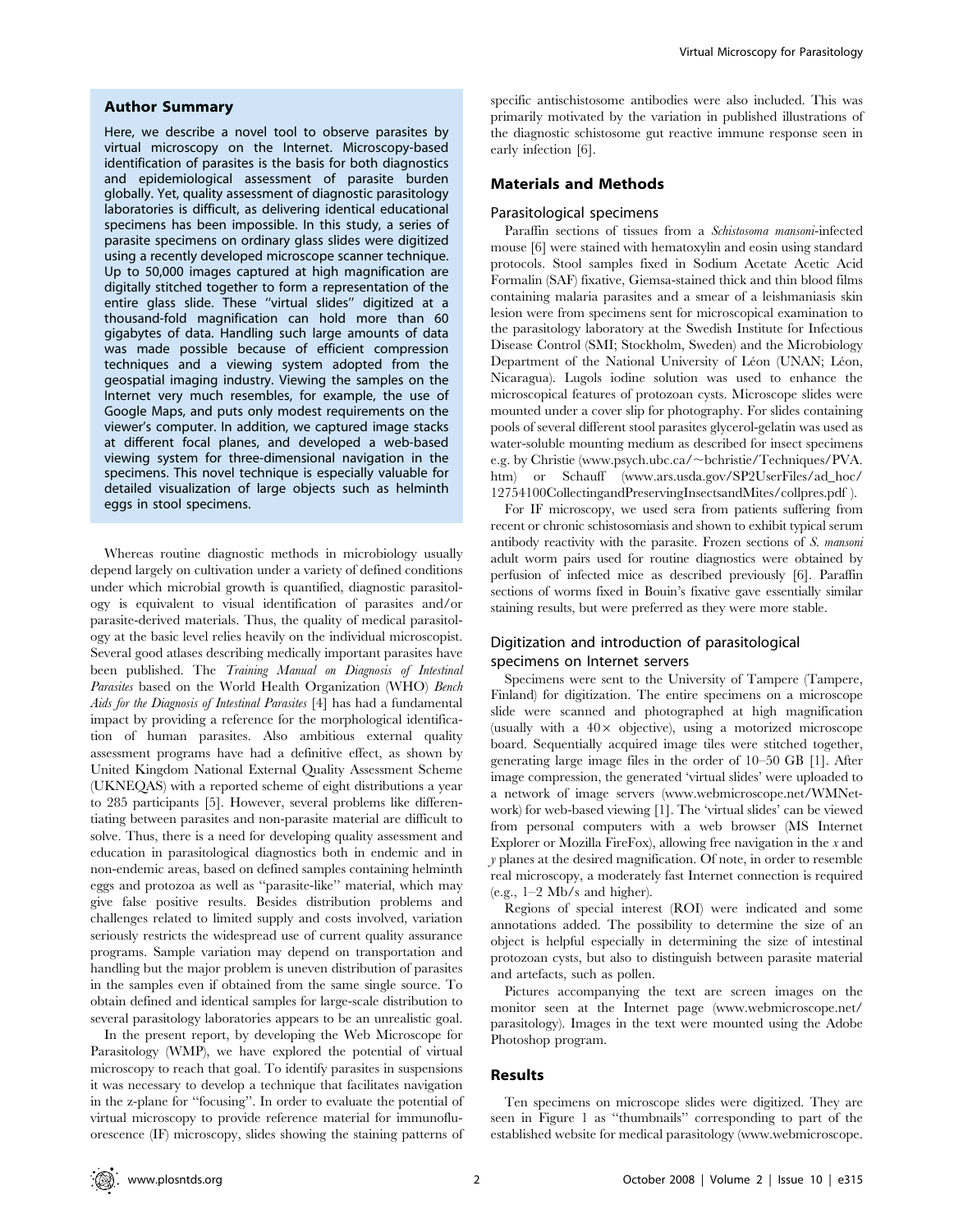

Sample slides with multiple layers, allowing focusing in the browser. You can control the focus depth by dragging the slider in the right margin with the mouse (or pressing the Q and A keys). For these samples you need a fast computer (>2 GHz).



Figure 1. Part of the website for parasitology (www.webmicroscope.net/parasitology), showing ''thumbnails'' of currently available parasitological specimens (marked as Sample), which have been digitized for viewing at different magnification and freely navigable in the x and y plane. Focusing (navigation) in the z plane is possible in pictures made up of several layers as indicated for stool samples. doi:10.1371/journal.pntd.0000315.g001

net/parasitology). In line with the current use of virtual microscopy for histopathology, we have digitized tissue samples obtained from a mouse experimentally infected with S. mansoni.

We have digitized specimens containing some commonly occurring parasites. As ''proof of principle'' we show the appearance of malaria and leishmania parasites (Figure 2) and some helminth eggs and intestinal protozoan cysts in stool samples. For the latter specimens and to mimic actual microscopy, we developed a technique making ''focusing'' possible.

A further example of the use of virtual microscopy is to provide reference material for unusual, non-permanent or demanding parasitological assays. We show as an example, the diagnostics of acute schistosomiasis, which may depend on the demonstration of serum antibodies directed against excretory products of the intravascular worms. The IF samples showing serum antibody staining patterns typical for acute and chronic schistosomiasis, respectively on a number of sections of adult male and female schistosomes is seen in Figure 3.

The stool sample ("stool 1", Figure 4) contains both helminth eggs and intestinal protozoan cysts, which can be examined at various magnifications: Trichuris trichiura (Figure 4B) and an Entamoeba cyst (Figure 4C). Fading of the iodine staining was evident in case of intestinal protozoa, whereas the stained appearance of  $T$ . trichiura eggs is due to endogenous material. The effect of increasing the number of layers is demonstrated. We can see that eggs in a stool sample scanned in three focal planes gives the illusion of focusing. However, the image obtained with more layers is superior, e.g., in examining the different structures of a Taenia spp. egg at various focal levels (Figures 4D–4G). Focusing of a S. mansoni egg shows the typical lateral spine (Figures 4H and 4I).

We observed that the ''illusion of focusing'' corresponds surprisingly well with the focusing in a real microscope. It also turned out that stool material covering a Taenia spp. egg does not interfere substantially with the resolution obtained in underlying structures. By adding up to 10 layers, the focusing capacity is increased further as expected, but data handling becomes somewhat slower. The use of several layers made it possible to readily identify protozoan cysts which are dispersed in the 3 dimensional space of the specimen.

The resolution using the  $40\times$  objective of our current microscope equipment is very good for helminth eggs and the focusing function obtained by scanning the specimen in two or more focal planes gives the authentic feeling of ''focusing'' like in an ordinary microscope. For intestinal protozoan cysts the resolution appears somewhat weaker, but still acceptable. The identification of, for example, some Entamoeba spp. cysts is possible in the specimen where the number of nuclei and their chromatin distribution is obvious.

## Discussion

Introduction of virtual microscopy of entire parasitological specimens as a new tool brings ''virtual microscopy'' very close to working with a real microscope. The author has lost the privilege of selecting ''typical'' microscopy fields for publication. Artefacts and non-parasite material, which can be mistaken for helminth eggs and intestinal protozoan cysts, cannot be ignored in digitized whole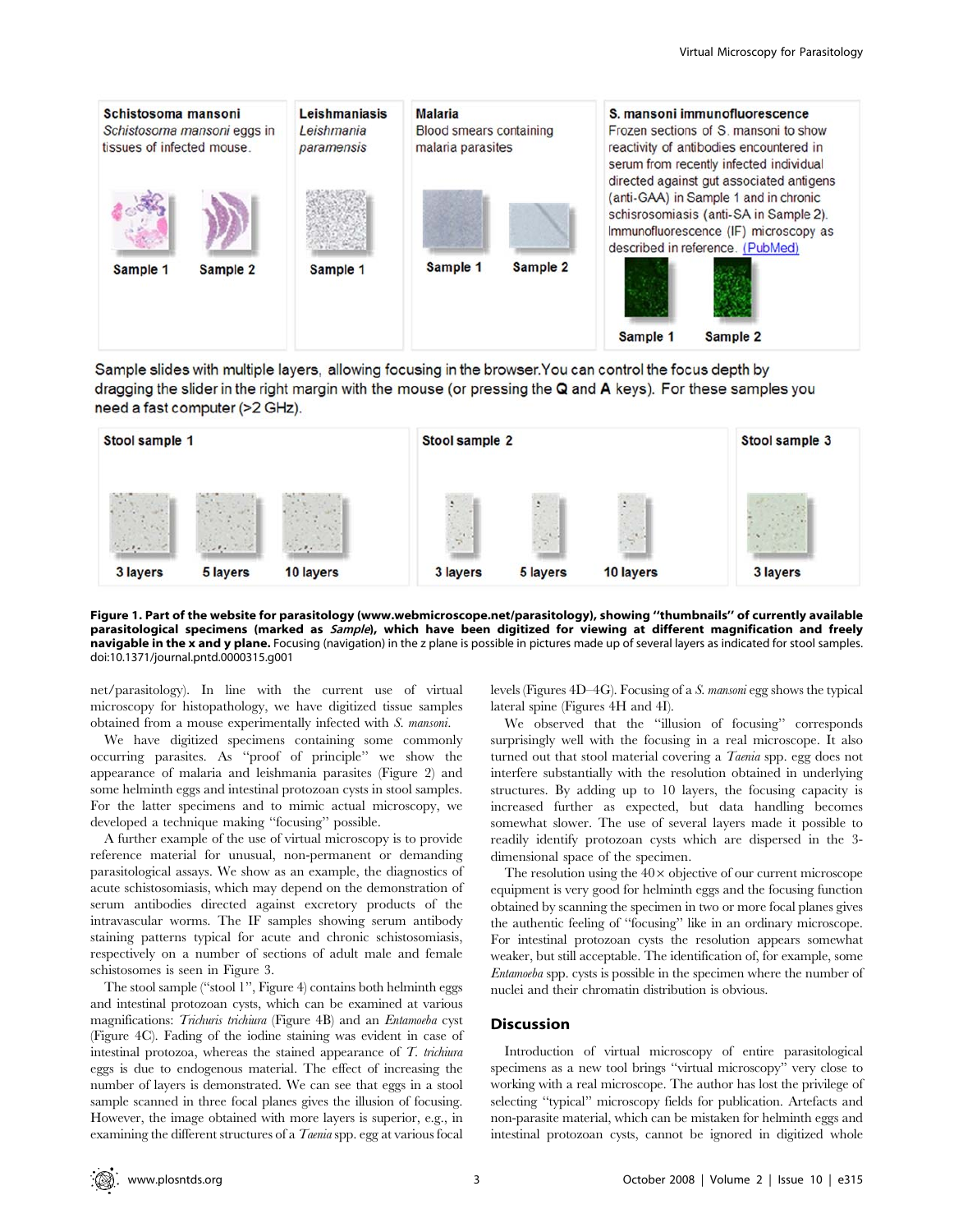

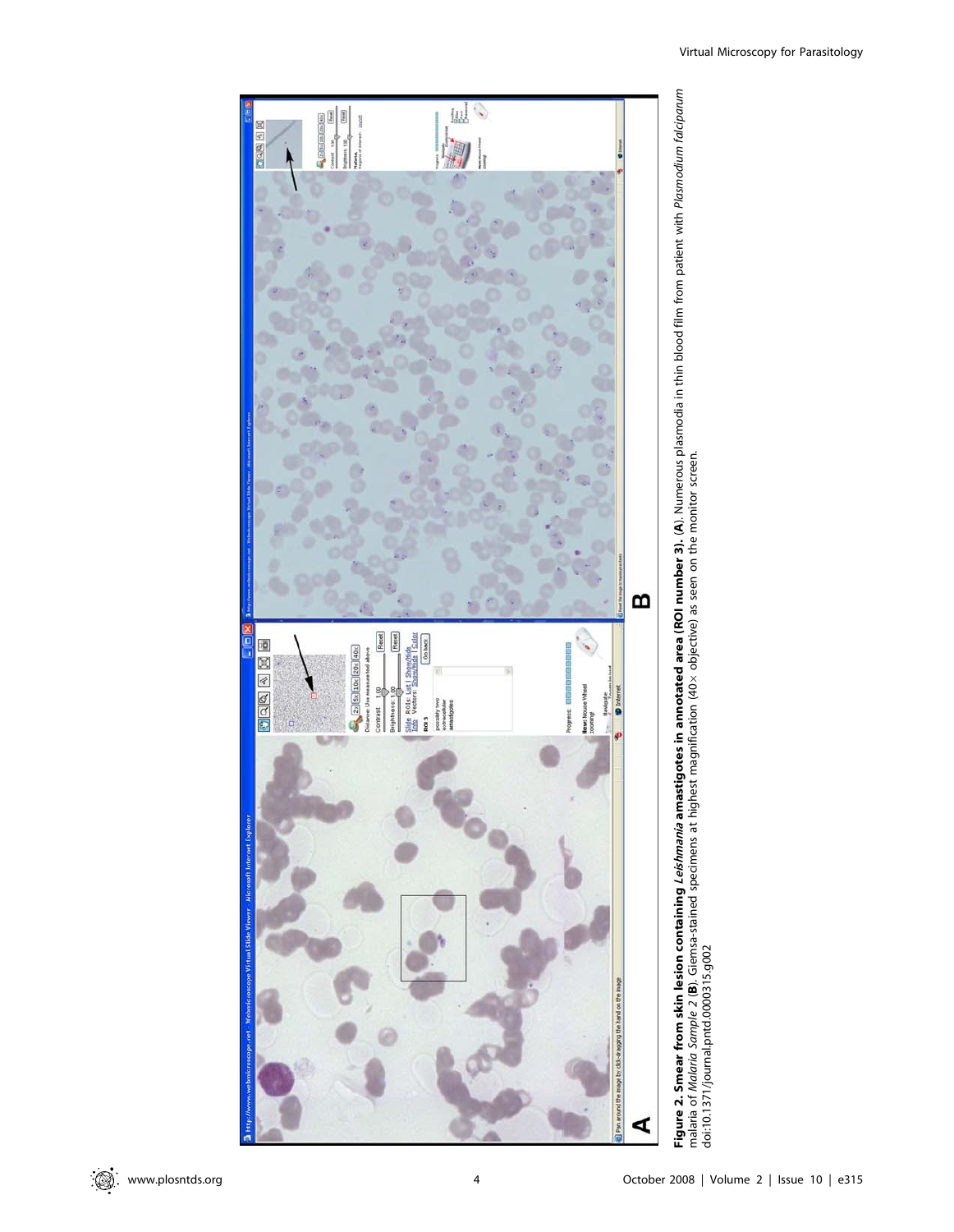



whereas the latter pattern is seen in chronic infection. Magnification in

doi:10.1371/journal.pntd.0000315.g003

**A** 5 $\times$  objective, **B** 10 $\times$ .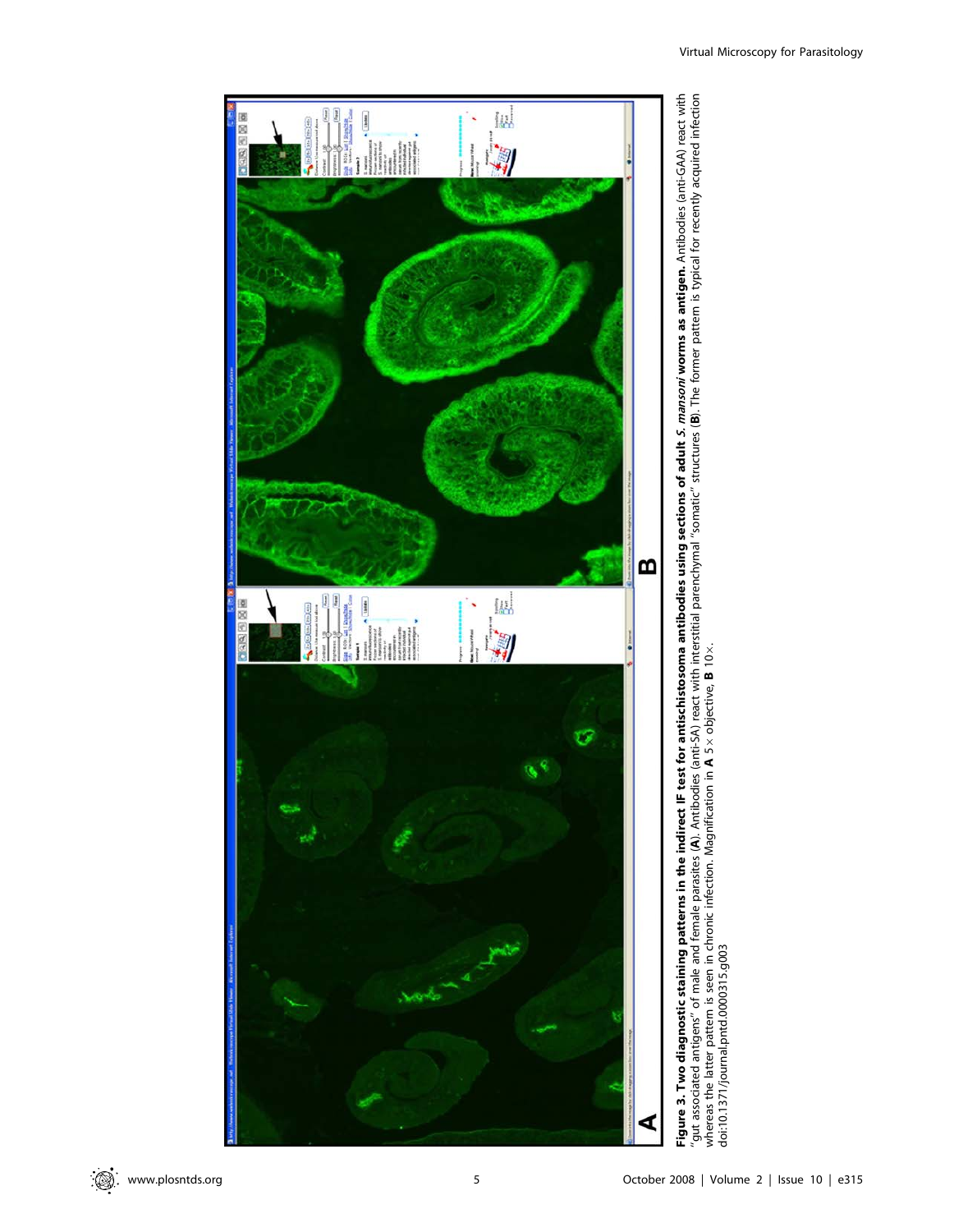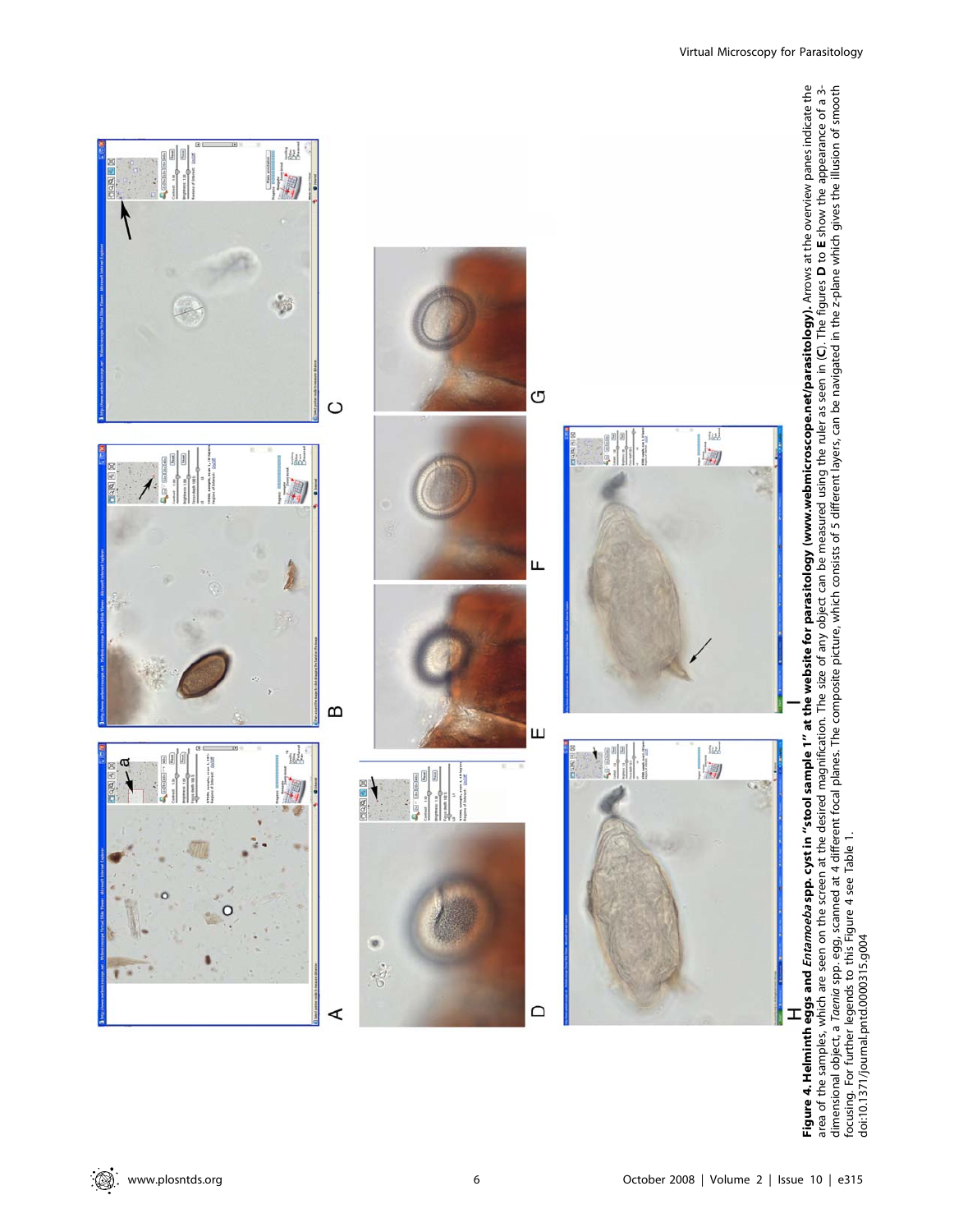Table 1. Parasitological specimens at the WMP currently accessible at our website (www.webmicroscope.net/parasitology, see also Figure 1).

| Specimen                                                    | <b>Major findings</b>                                                                                   | Comments                                                                                                                                                                                                                                                                                                                                                              |
|-------------------------------------------------------------|---------------------------------------------------------------------------------------------------------|-----------------------------------------------------------------------------------------------------------------------------------------------------------------------------------------------------------------------------------------------------------------------------------------------------------------------------------------------------------------------|
| Tissues from Schistosoma mansoni infected<br><b>I</b> mouse | Granulomas at different stages surrounding<br>eggs in tissues.                                          | Granulomas are seen around eggs passing through the intestinal<br>wall (Sample 1) and around eggs trapped in the liver (Sample 2).                                                                                                                                                                                                                                    |
| Smear from leishmaniasis skin lesion                        | Leishmania panamensis                                                                                   | Several parasites can be identified as probable Leishmania<br>amastigotes. Figure 2A shows two of them.                                                                                                                                                                                                                                                               |
| Blood smears containing malaria parasites                   | Plasmodium falciparum                                                                                   | Two examples of stained blood films containing malaria parasites.<br>Sample 1 is an example of a technically unacceptable preparation<br>with poor morphology of plasmodia. This contrasts with the<br>technically excellent thin blood film seen in Sample 2, where<br>erythrocytes containing early trophozoite (ring) stages are easily<br>recognized. (Figure 2B) |
| S. mansoni worm pairs as antigen for specific<br>serology   | Distinct IF staining patterns are seen in serum<br>specimens from acute and chronic<br>schistosomiasis. | Serum antibodies in recently infected individual react with parasite-<br>specific carbohydrates secreted from the intestinal epithelium of the<br>worm (Sample 1). Figure 4. In chronic infection antibodies are<br>directed against "interstitial", parenchymal structures.                                                                                          |
| Stool samples                                               | Trichuris trichiura Taenia sp. Schistosoma<br>mansoni Entamoeba cysts                                   | Three different stool samples have been scanned in 3-10 layers in<br>order to enable "focusing". Several helminth eggs and protozoan<br>cysts are seen in the specimen area indicated in Figure 4: Examples<br>of Trichuris (B), Entamoeba (C), Taenia (D, E, F), S. mansoni (H, J).                                                                                  |

doi:10.1371/journal.pntd.0000315.t001

specimens. By presenting digitized whole parasitological specimens of different types at our website, we have illustrated these points.

Web microscopy for education and quality control in medical parasitology overcomes several problems basically due to the fact that parasites present in patient specimens are randomly distributed especially in suspensions. Thus, it is impossible to produce identical stool samples that are, for example, utilized to assess inter-laboratory agreement or for quality control studies (for example see [7]). As a result, quality assessment programs invariably lead to discussions on false negative and false positive results obtained by the participating centres. By using web-based virtual microscopy, we can distribute an identical sample and make it accessible worldwide via a network of image servers and discussions can be focused on observations on defined structures, which are traceable.

We conjecture that the basis for correctly assessing the disease burden and for measuring the effects of interventions relies on a somewhat shaky foundation as long as we do not know how reliable the reported laboratory findings are. The problem may be considerable in many developing countries. We simply do not know the fundamentals of false positive and false negative diagnostic findings, as we have seen in the case of ''amebiasis'' at health centers in Nicaragua [8]. Thus, the WMP may have an impact on the reliability of data, which constitute the basis for our understanding of the vast problem of neglected tropical diseases, a problem we have only started to explore [9].

By programming the motorized microscope stage to move also in the z-direction during digitization, 3–20 different focal planes were acquired for the specimens containing stool parasites. In the browser viewer the virtual slides corresponding to the focal planes can be stacked on top of each other in layers, ordered by their zdepth. By using a variable transparency when switching from one focal layer to another, an effect simulating focusing with a real microscope is created in the web browser.

If two focal layers are used in the browser, the amount of image data that needs to be loaded from the server is doubled. Addition of several layers would quickly saturate most network connections. We therefore developed a novel smart-focusing technique, which uses only a single focal layer when zooming or navigating in the x

and y directions. However, immediately as the user moves in the zdirection ('focuses'), either by 'dragging' a focusing slider on the web page, or pressing the focusing keys on the keyboard (Q and A), all available layers are turned on and begin loading data. Even if there are multiple layers, the required image data will load quickly as only the area of the specimen currently visible to the user needs to be refreshed. When the user again moves in the x or y direction or changes zoom-level, all but the currently visible layer are turned off, which enables faster zooming and panning.

With the smart-focusing method there is technically no limit on how many focal layers that can be added and stacked in the same browser window. In our tests we have found that up to 10 focal planes can be used, provided that the network connection is good (more than 2 Mb/s), and that the computer from which the slides are being viewed has a capacity of at least 2 GHz or a dual core processor. With ordinary office computers, connection speeds and monitor sizes, a maximum of 5 layers currently seems to be recommendable.

Several factors may influence the speed and smoothness of viewing virtual slides over a computer network. These include the bandwidth of the Internet connection, the end-user and server computer speed, as well as the size of the view area on the user's computer screen. The actual size of a virtual slide residing on the server does, however, not affect the viewing speed, since only the area currently visible on the user's screen is being processed and transmitted.

Larger image files, on the other hand, require more storage space on the image server. Within parasitology, the visualization and identification of protozoa would clearly be improved by using a higher objective and camera resolution in the scanning process. As the size of the produced virtual slides thus increases, longer digitization times are needed and the storage capacity needs grow exponentially. Especially if, in addition, multiple focal layers are captured at high resolution, data storage may currently be a ratelimiting factor. It may, however, be a temporary problem since storage costs are dropping rapidly and digitization speeds continuously improve.

The expanding global World Wide Web, faster communication speeds and the increase in number and capacity of personal computers, will clearly improve the usefulness of virtual microscopy. By incorporating a server into the local area network at SMI